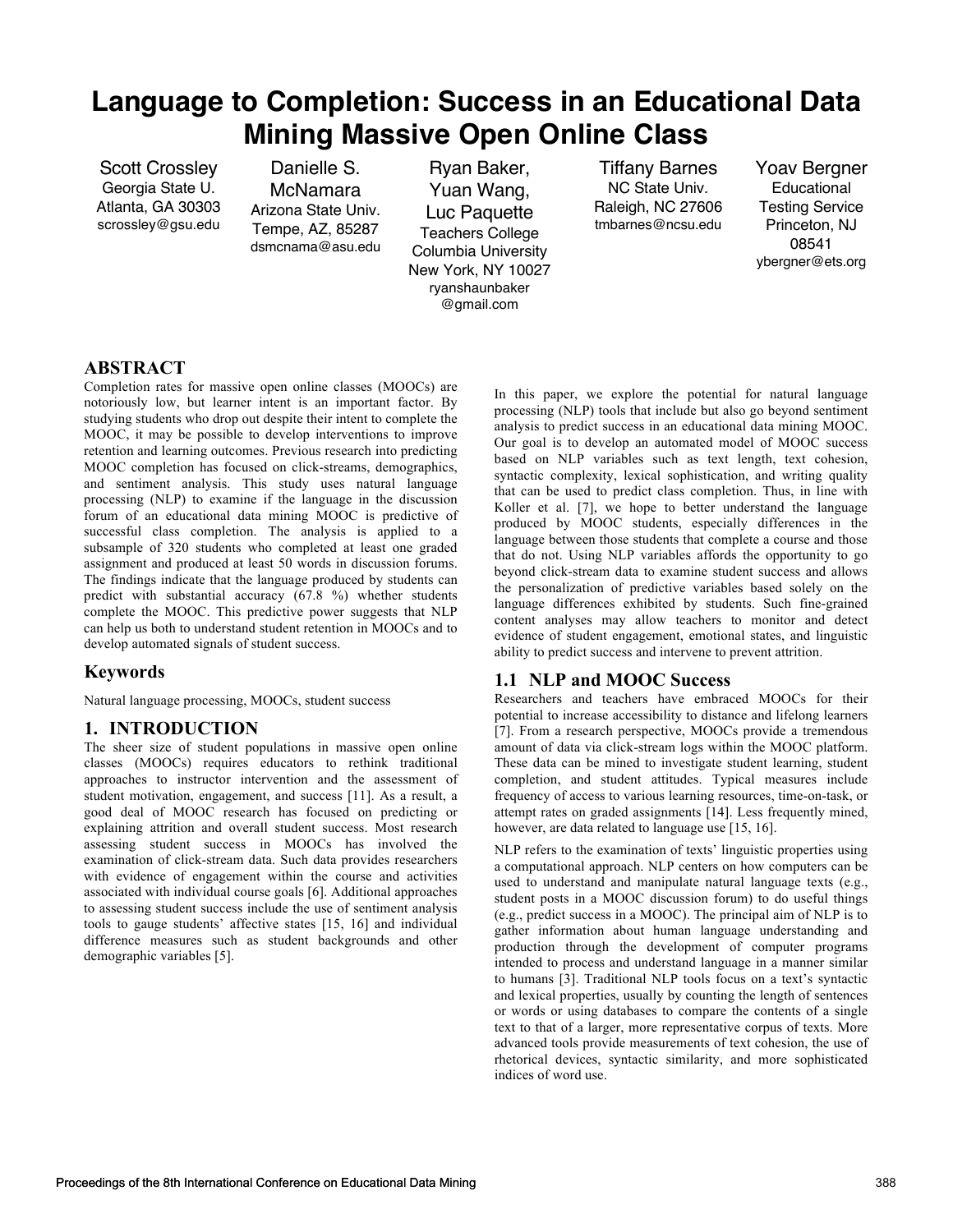In MOOCs, the most common NLP approach to analyzing student language production has been through the use of sentiment analysis tools. Such tools examine language for positive or negative emotion words or words related to motivation, agreement, cognitive mechanisms, or engagement. For instance, Wen et al. [16] examined the sentiment of forum posts in a MOOC to examine trends in students' opinions toward the course and course tools. Using four variables related to text sentiment (words related to application, cognitive words, first person pronouns, and positive words), Wen et al. reported that students' use of words related to motivation had a lower risk of dropping out of the course. In addition, the more students used personal pronouns in forum posts, the less likely they were to drop out of the course. In a similar study, Wen et al [15] reported a significant correlation between sentiment variables and the number of students who dropped from a MOOC on a daily basis. However, Wen et al. did not report a consistent relation between students' sentiment across individual courses and dropout rates (e.g., in some courses negative words such as "challenging" or "frustrating" were a sign of engagement), indicating a need for caution in the interpretation of sentiment analysis tools.

### **2. METHOD**

The goal of this study is to examine the potential for NLP tools to predict success in an EDM MOOC. Specifically, we examine the language used by MOOC students in discussion forums and use this language to predict student completion rates.

### **2.1 The MOOC: Big Data in Education**

The MOOC of interest for this study is the Big Data in Education MOOC hosted on the Coursera platform as one of the inaugural courses offered by Columbia University. It was created in response to the increasing interest in the learning sciences and educational technology communities in learning to use EDM methods with fine-grained log data. The overall goal of this course was to enable students to apply each method to answer education research questions and to drive intervention and improvement in educational software and systems. The course covered roughly the same material as a graduate-level course, Core Methods in Educational Data Mining, at Teachers College Columbia University. The MOOC spanned from October 24, 2013 to December 26, 2013. The weekly course comprised lecture videos and 8 weekly assignments. Most of the videos contained in-video quizzes (that did not count toward the final grade).

All the weekly assignments were automatically graded, numeric input or multiple-choice questions. In each assignment, students were asked to conduct an analysis on a data set provided to them and answer questions about it. In order to receive a grade, students had to complete this assignment within two weeks of its release with up to three attempts for each assignment, and the best score out of the three attempts was counted. The course had a total enrollment of over 48,000, but a much smaller number actively participated; 13,314 students watched at least one video; 1,242 students watched all the videos; 1,380 students completed at least one assignment; and 710 made a post in the weekly discussion sections. Of those with posts, 426 completed at least one class assignment; 638 students completed the online course and received a certificate (meaning that some students could earn a certificate without participating in the discussion forums at all).

## **2.2 Student Completion Rates**

We selected completion rate as our variable of success because it is one of the most common metrics used in MOOC research [17]. However, as pointed out by several researchers, learner intent is a

critical issue [5, 6, 7]. Many MOOC students enroll based on curiosity, with no intention of completing the course. The increased use of entry surveys is no doubt related to this inference problem. In the present analysis, however, we do not have access to this information. Therefore, we compute completion rates based on a smaller sample of forum posters as described below. "Completion" was pre-defined as earning an overall grade average of 70% or above. The overall grade was calculated by averaging the 6 highest grades extracted out of the total of 8 assignments.

## **2.3 Discussion Posts**

We selected discussion posts because they are one of the few instances in MOOCs that provide students with the opportunity to engage in social learning [11, 16]. Discussion forums provide students with a platform to exchange ideas, discuss lectures, ask questions about the course, and seek technical help, all of which lead to the production of language in a natural setting. Such natural language can provide researchers with a window into individual student motivation, linguistics skills, writing strategies, and affective states. This information can in turn be used to develop models to improve student learning experiences [11]. In the EDM MOOC, students and teaching staff participated in weekly forum discussions. Each week, new discussion threads were created for each week's content including both videos and assignments under sub-forums. Forum participation did not count toward student's final grades. For this study, we focused on the forum participation in the weekly course discussions.

For the 426 students who both made a forum post and completed an assignment, we aggregated each of their posts such that each post became a paragraph in a text file. We selected only those students that produced at least 50 words in their aggregated posts  $(n = 320)$ . We selected a cut off of 50 words in order to have sufficient linguistic information to reliably assess the student's language using NLP tools. Of these 320 students, 132 did not successfully complete the course while the remaining 188 students completed the course.

## **2.4 Natural Language Processing Tools**

We used several NLP tools to assess the linguistic features in the aggregated posts of sufficient length. These included the Writing Assessment Tool (WAT [9]), the Tool for the Automatic Analysis of Lexical Sophistication (TAALES [8]), and the Tool for the Automatic Assessment of Sentiment (TAAS). We provide a brief description of the indices reported by these tools below.

## *2.4.1 WAT*

WAT was developed specifically to assess writing quality. As such, it includes a number of writing specific indices related to text structure (text length, sentence length, paragraph length), cohesion (e.g., local, global, and situational cohesion), lexical sophistication (e.g., word frequency, age of acquisition, word hypernymy, word meaningfulness), key word use, part of speech tags (adjectives, adverbs, cardinal numbers), syntactic complexity, and rhetorical features. It also reports on a number of writing quality algorithms such as introduction, body, and conclusion paragraph quality and the overall quality of an essay.

#### *2.4.2 TAALES*

TAALES incorporates about 150 indices related to basic lexical information (e.g., the number of tokens and types), lexical frequency, lexical range, psycholinguistic word information (e.g., concreteness, meaningfulness), and academic language for both single words and multi-word units (e.g., bigrams and trigrams).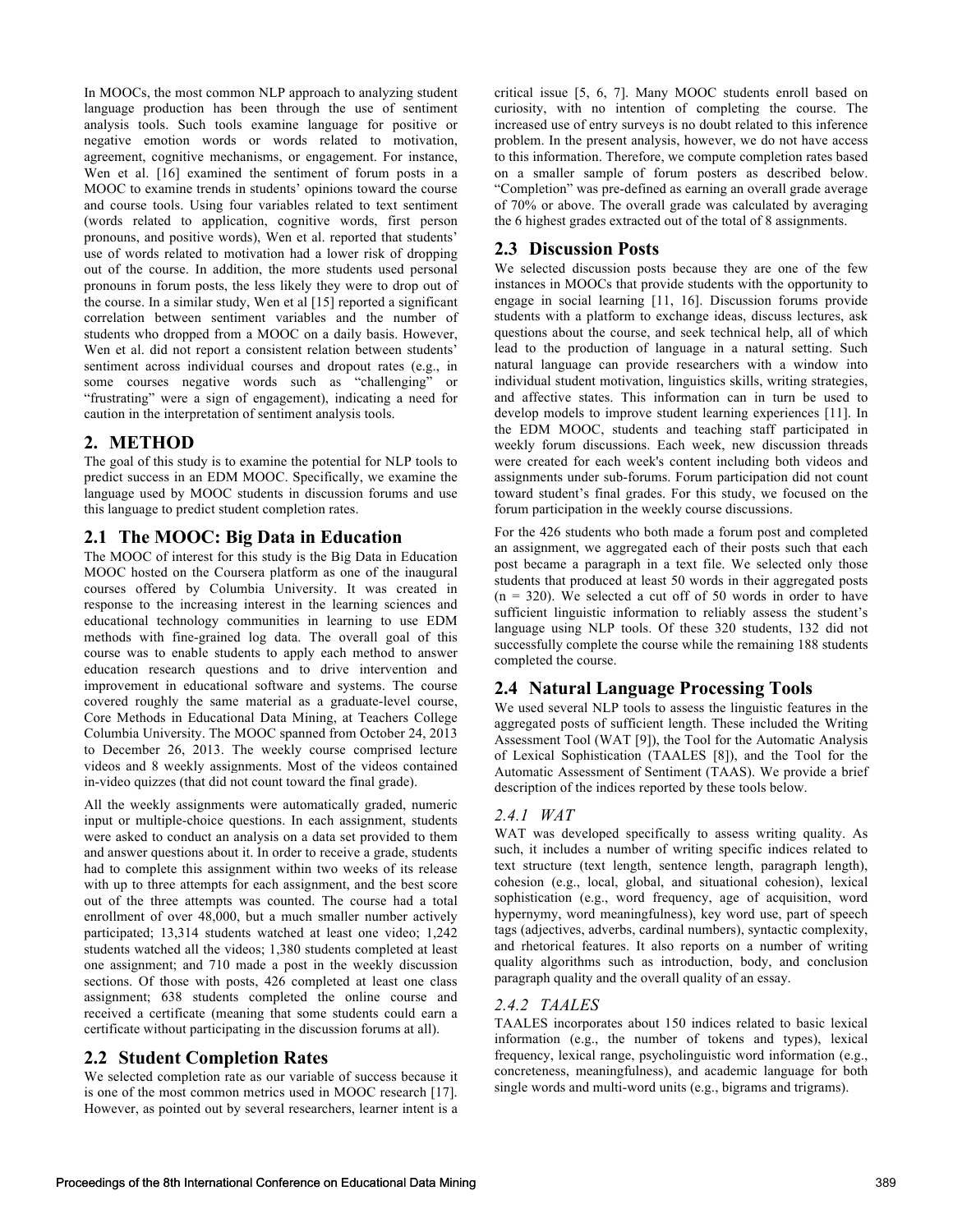#### *2.4.3 TAAS*

TAAS was developed specifically for this study. The tool incorporates a number of language-based sentiment analysis databases including the Linguistic Inquiry and Word Count database (LIWC [10]), Affective Norms for English Words (ANEW [1]), Geneva Affect Label Coder (GALC [13]), the National Research Council (NRC) Word-Emotion Association Lexicon [12], and the Senticnet database [2]. Using these databases, TAAS computes affective variables related to a number of emotions such as anger, amusement, fear, sadness, surprise, trust, pleasantness, attention, and sensitivity.

#### **2.5 Statistical Analysis**

The indices reported by WAT, TAALES, and TAAS that yielded non-normal distributions were removed. A multivariate analysis of variance (MANOVA) was conducted to examine which indices reported differences between the postings written by students who successfully completed the course and those who did not. The MANOVA was followed by stepwise discriminant function analysis (DFA) using the selected NLP indices that demonstrated significant differences between those students who completed the course and those who did not, and did not exhibit multicollinearity  $(r > .90)$  with other indices in the set. In the case of multicollinearity, the index demonstrating the largest effect size was retained in the analysis. The DFA was used to develop an algorithm to predict group membership through a discriminant function co-efficient. A DFA model was first developed for the entire corpus of postings. This model was then used to predict group membership of the postings using leave-one-out-crossvalidation (LOOCV) in order to ensure that the model was stable across the dataset.

### **3. RESULTS**

#### **3.1 MANOVA**

A MANOVA was conducted using the NLP indices calculated by WAT, TAALES, and TAAS as the dependent variables and the postings by students who completed the course and those who did not as the independent variables. A number of indices related to positing length, number of posts, use of numbers, writing quality, lexical sophistication, n-gram use, and cohesion demonstrated significant differences (see Table 1 for the MANOVA results). These indices were used in the subsequent DFA.

The results indicate that those who completed the course, even though course completion depended solely on success on technical assignments, tended to be better writers (i.e., received higher scores based on the essay score algorithm in WAT), to use a greater variety of words, to write more often with more words, and with greater cohesion. They also used more words relevant to the domain of the course, more concrete words, more sophisticated words, words with more associations to other words, and more common bigrams and trigrams.

#### **3.2 Discriminant Function Analysis**

A stepwise DFA using the indices selected through the MANOVA retained seven variables related to post length, lexical sophistication, the use of numbers, cohesion, and writing quality as significant predictors of whether a student received a certificate or not. These indices were *Average post lengths, Word age of acquisition, Cardinal numbers, Hypernymy standard deviation, Situational cohesion, Trigram frequency,* and *Essay score algorithm*. The remaining variables were removed as nonsignificant predictors.

#### **Table 1. MANOVA Results Predicting Whether Students Completed the MOOC**

| Index                        | F         | n2    |
|------------------------------|-----------|-------|
| Essay score algorithm        | 13.071**  | 0.039 |
| Type token ratio             | 12.074**  | 0.037 |
| Number of word types         | 11.371**  | 0.035 |
| Number of posts              | 10.919*   | 0.033 |
| Average post length          | 10.596*   | 0.032 |
| Concreteness                 | $10.017*$ | 0.031 |
| Cardinal numbers             | $10.081*$ | 0.031 |
| Trigram frequency            | 9.445*    | 0.029 |
| Bigram frequency             | 8.903*    | 0.027 |
| Number of sentences          | 8.451*    | 0.026 |
| Frequency content words      | 8.219*    | 0.025 |
| Situational cohesion         | $8.041*$  | 0.025 |
| Hypernymy standard deviation | $7.643*$  | 0.023 |
| Word meaningfulness          | 7.378*    | 0.023 |
| Lexical diversity            | $6.180*$  | 0.019 |
| Average word length          | 5.150*    | 0.016 |
| Essay body quality algorithm | 4.409*    | 0.014 |
| Logical connectors           | 3.915*    | 0.012 |
| Word age of acquisition      | 3.854*    | 0.012 |
| ** $p < .001$ , * $p < .050$ |           |       |

The results demonstrate that the DFA using these seven indices correctly allocated 222 of the 320 posts in the total set,  $\chi^2$  (df=1)  $= 46.529$  p  $\leq 0.001$ , for an accuracy of 69.4%. For the leave-oneout cross-validation (LOOCV), the discriminant analysis allocated 217 of the 320 texts for an accuracy of 67.8% (see the confusion matrix reported in Table 2 for results and  $F_1$  scores). The Cohen's Kappa measure of agreement between the predicted and actual class label was 0.379, demonstrating fair agreement.

**Table 2. Confusion matrix for DFA classifying postings**

|              |                 | predicted |          |                     |
|--------------|-----------------|-----------|----------|---------------------|
|              | actual          | - Cert    | $+$ Cert | $\frac{1}{1}$ score |
| Whole set    | - Certificate   | 91        |          | 0.650               |
|              | $+$ Certificate | 57        | 131      | 0.728               |
|              |                 |           |          |                     |
| <b>LOOCV</b> | - Certificate   | 87        | 45       | 0.628               |
|              | $+$ Certificate | 58        | 130      | 0.716               |

#### **4. DISCUSSION AND CONCLUSION**

Previous MOOC studies have investigated completion rates though click-stream data and sentiment analysis tools. The current study adds another tool for examining successful completion of a MOOC: natural language processing. The tools assessed in this study show that language related to forum post length, lexical sophistication, situational cohesion, cardinal numbers, trigram production, and writing quality can significantly predict whether a MOOC student completed an EDM course. Such a finding has important implications for how students' individual differences (in this case, language skills) that go beyond observed behaviors (i.e., click-stream data) can be used to predict success.

Overall, the results support the basic notion that students that demonstrate more advanced linguistic skills, produce more coherent text, and produce more content specific posts are more likely to complete the EDM MOOC. For instance, students were more likely to complete the course if their posts were shorter (i.e., more efficient), used words that are less frequent or familiar (i.e., higher age of acquisition scores), used more cardinal numbers (i.e., content specific), used words that were more consistent in